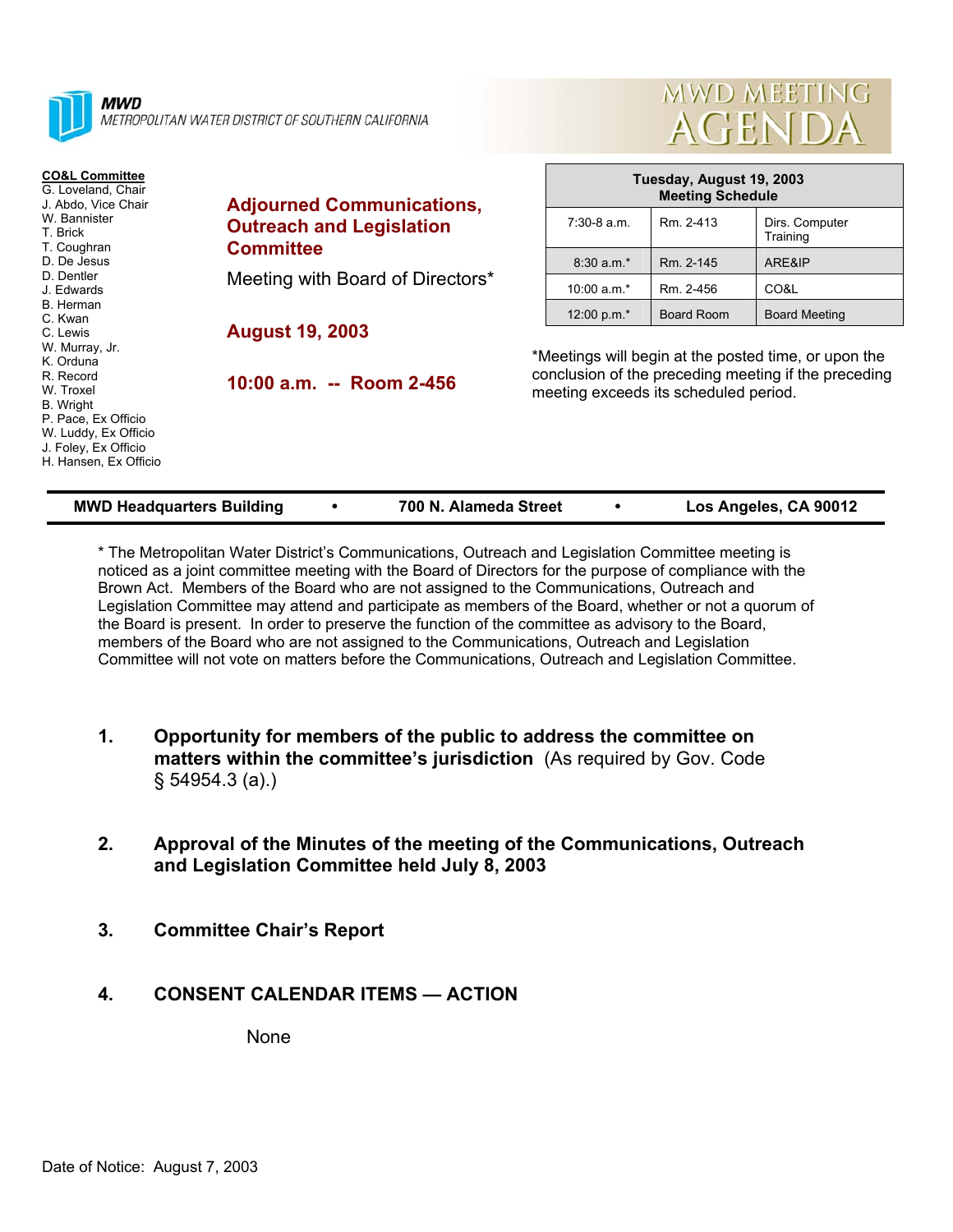### **5. OTHER BOARD ITEMS — ACTION**

None

#### **6. BOARD INFORMATION ITEMS**

None

### **7. COMMITTEE ITEMS**

- a. Update on Liquid Art
- b. Outreach plans for opening of Diamond Valley Lake for recreation
- c. Report on medical outreach plans
- d. Update on State legislation on perchlorate
- e. Legislative Activities

 Legislative Reports and Updates Washington, DC Reports Sacramento Reports

# **8. MANAGEMENT REPORT**

a. Report of Group Manager, External Affairs

# **9. FOLLOW-UP ITEMS**

None

# **10. FUTURE AGENDA ITEMS**

**11. ADJOURNMENT**